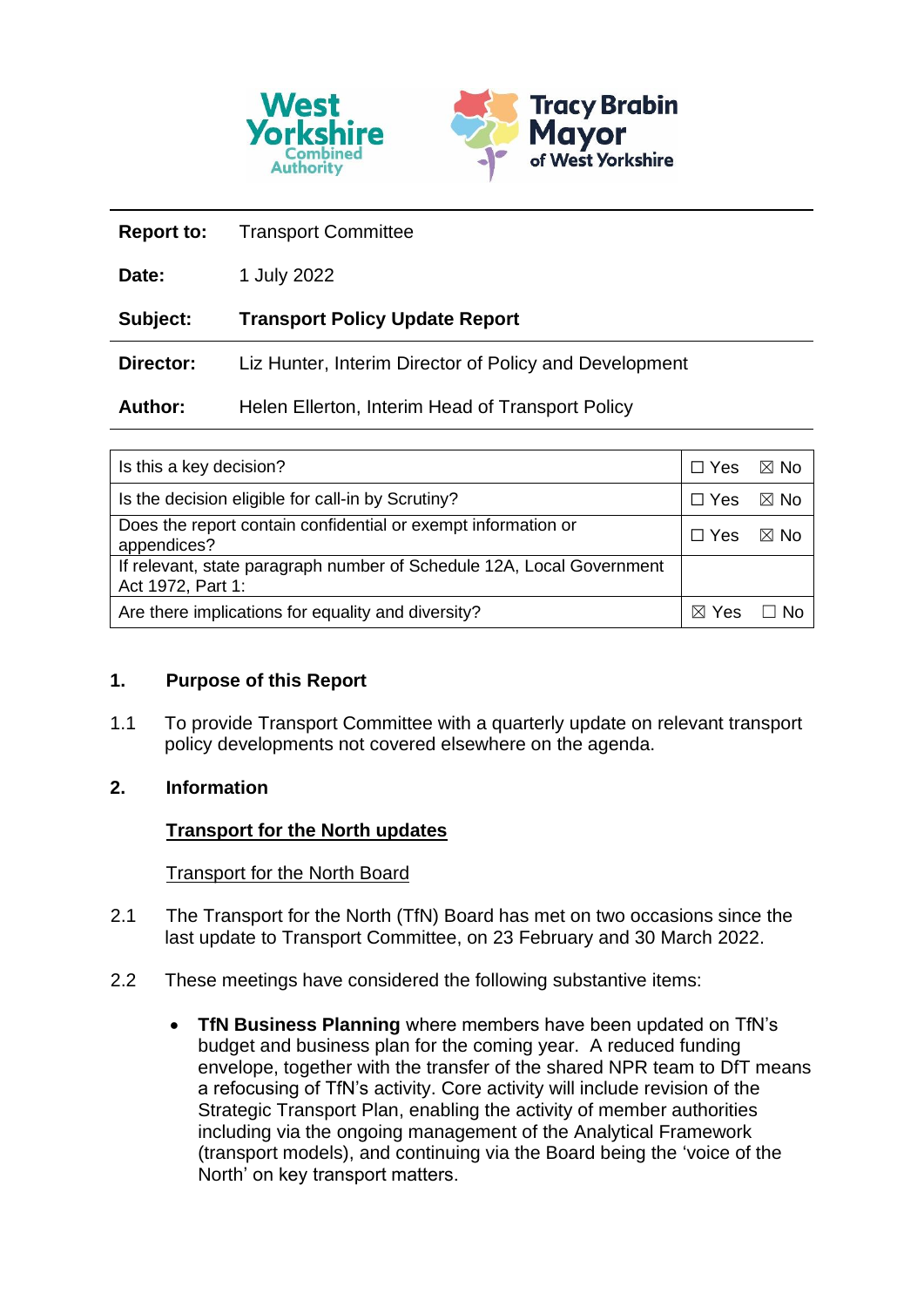- **Integrated Rail Plan updates**, which have detailed the work TfN has been doing in response to the publication of the IRP and TfN's transition from co-client to co-sponsor of the Northern Powerhouse Rail (NPR) programme. A new NPR Joint Sponsorship Board is being established to provide a means for TfN to help champion the need for the NPR project to address the North's ambitions, responds to priorities and provides value for money.
- **Strategic Transport Plan development**, setting out initial plans for an update of TfN's Strategic Transport Plan (STP). Technical work will be ongoing throughout 2022, alongside a refresh of the Northern Powerhouse Independent Economic Review.
- **TfN Freight and Logistics Strategy** was agreed at the March Board meeting. Focus now turns to development of an action plan to support the strategy, which will also feed into the STP update.
- 2.3 The Board has also considered updates on Northern Digital Mobility Strategy and a new modelling approach and evidence base as part of the Electric Vehicle Charging Infrastructure framework.
- 2.4 The annual meeting of the TfN Board was due to take place on 30 June in Harrogate, after this report was published. An update on any pressing matters will be provided at the meeting.
- 2.5 A link to papers and webcasts of the TfN Board meetings is provided in **Background Documents**.

#### Rail North Committee

- 2.6 Rail North Committee has met on two occasions since the last update to Transport Committee, on 9 March and 31 May.
- 2.7 These meetings have considered the following substantive items:
	- **Rail reform next steps** outlining TfN's ongoing engagement with the emerging Great British Railways organisation. 'Double devolution' is an important part of TfN's proposals, which involves delegating partnership roles to a more local level, corresponding with local ambitions for strong local partnerships with the reformed railway.
	- **Manchester Blueprint for Services and Infrastructure** outlining the latest on proposed timetable changes for services through central Manchester and emerging plans for a pipeline of schemes to increase capacity. At the time of writing, timetable changes to secure more reliable operation are expected in December 2022. Decisions on the next stages of service development are expected to be considered by the Committee in September. A key objective for West Yorkshire is to secure through services from Bradford and Halifax to Manchester Piccadilly and Manchester Airport.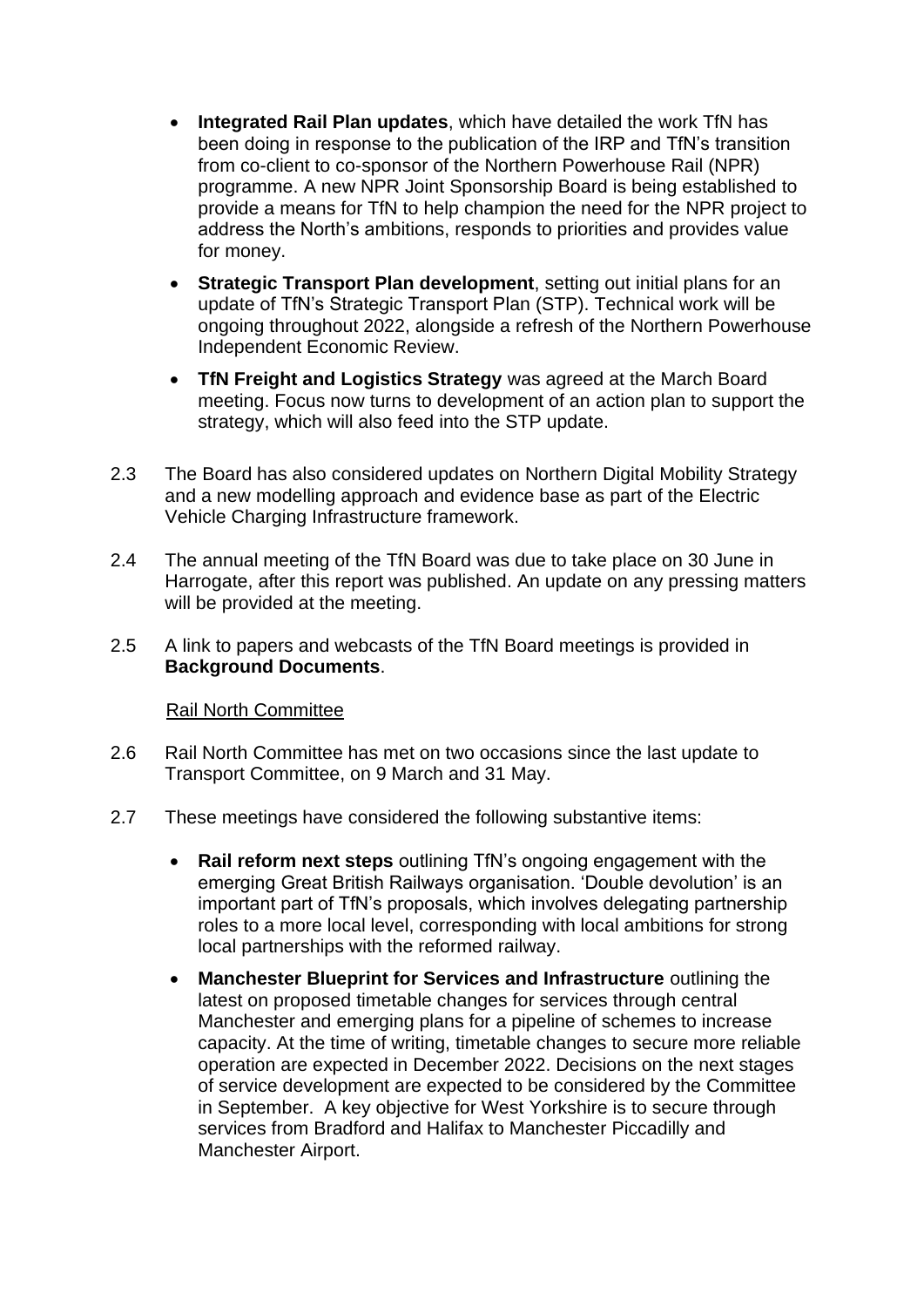- **East Coast Main Line Services and Infrastructure** covering proposals to secure a pipeline of upgrades to the East Coast Main Line (ECML) north of York to accommodate an increase in Anglo-Scottish services to and from London alongside local and regional services, including regular cross Pennine services and cross-country links to Teesside and the North East.
- 2.8 It has also been confirmed that the next iteration of the Long Term Rail Strategy will be incorporated as part of the refresh of the Strategic Transport Plan.
- 2.9 The Committee has continued to receive updates from the rail operators and Rail North Partnership about the impact of reduced staff availability for a range of reasons. This has led to reduced timetables on Northern and declining reliability at TransPennine Express. More information on the implications of reduced staff availability and industrial action on the railway is provided in the Passenger Experience Update Report at **Item 10**.
- 2.10 A link to papers and webcasts of the Rail North Committee is provided in **Background Documents**.

#### Recent Transport for the North publications

- 2.11 TfN has published a series of policy statements and reports in recent months following engagement with partners, including:
	- **Policy Position Statement: Rural Mobility** recognising there are different types of rural areas across the North and identifying the need for a placebased and targeted approach for individual rural communities.
	- **Policy Position Statement: Active Travel** highlighting the importance of enabling travel by foot and bicycle. It also identifies TfN's role in active travel and links to workstreams.
	- **Policy Position Statement: Multimodal Hubs** identifying the need to join-up transport options across different modes and the potential role of TfN in achieving better integration between Strategic Road Network (SRN), Major Road Network (MRN) and local public transport networks.
	- **The role of Spatial Planning in the development and delivery of the Strategic Transport Plan**, which support partners in development of local plans and strategies, as well as informing the development planning process to consider TfN's pan-Northern ambitions and facilitate crossboundary collaboration.
- 2.12 These statements and reports support ongoing work to update the Strategic Plan, and are published following engagement with partners. They are available via the link provided in **Background Documents.**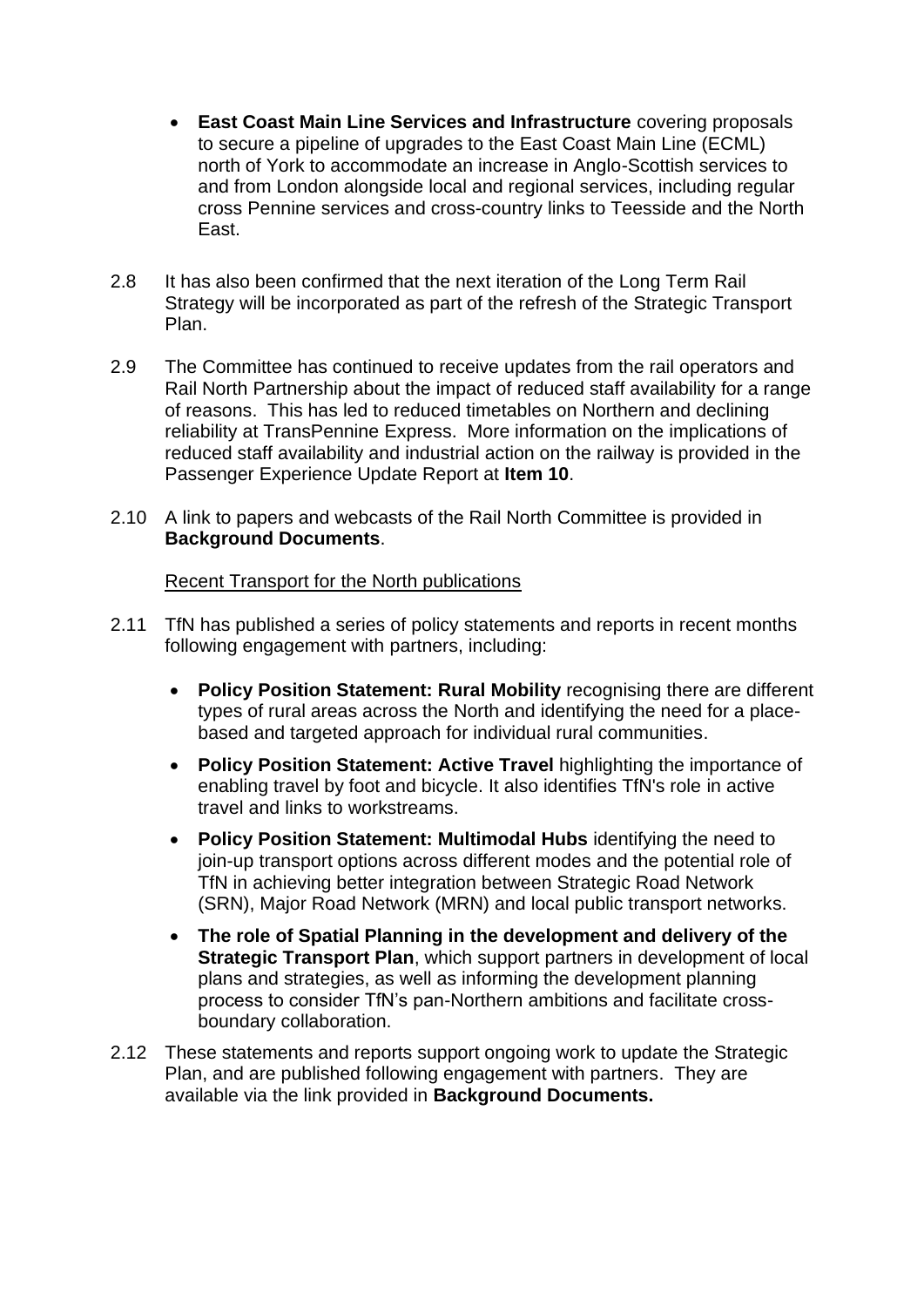# **Active Travel Updates**

#### Active Travel Fund 3

- 2.13 The West Yorkshire Combined Authority and our partner councils are working to deliver a wide-ranging programme of proposals to create more space for cycling and walking, funded through the Department for Transport's Active Travel Funding. Following successful bids to tranche 1 and 2, the West Yorkshire Combined Authority has been awarded £6.9m from the Department for Transport's Active Travel Fund 3. In partnership with local authorities, the Combined Authority will deliver a programme of new cycling and walking measures over the coming year, including:
	- Bradford (Darley Street) An improved walking and cycling environment to enable more and safer walking and cycling
	- Leeds (A660 Otley Road) The project will replace temporary measures to create a safer, more attractive cycle route, reduce the number of HGVs, enhance local heritage and improve bus reliability
	- Bradford & Calderdale Working with Active Travel England and local stakeholders to identify locations for the next round of Active Travel **Neighbourhoods**
	- West Yorkshire Funding for a development of a further 24 School Streets across the region.

#### Mini-Hollands

- 2.14 As part of the government's publication 'Gear Change, A bold vision for cycling and walking' in July 2020, three outer London boroughs with low levels of cycling were chosen through competition as "Mini-Hollands". With intensive, transformational spending on their roads and streetscapes the aim is to make them, over time, as cycle and pedestrian-friendly as their Dutch equivalents. Segregated lanes were installed on main roads, low-traffic neighbourhoods installed, and pedestrians were given thousands of metres of extra space. In the first of the areas treated, cycling increased by 18 per cent and walking by 13 per cent in a single year.
- 2.15 In July 2021, the Department for Transport invited bids from non-London local authority areas to benefit from intensive investment in mini-Holland schemes on the same model with funding to be awarded for up to 12 areas. The focus will be on replacing short car trips, in places where cycling is currently low and where there is serious political commitment to dramatic change – not just for cyclists, but for everyone who lives and works there.
- 2.16 Three West Yorkshire councils (Bradford, Calderdale, and Leeds) submitted Expressions of Interest for mini-Holland Feasibility Study funding, with Calderdale progressing to the next stage of the DfT bidding process. The Department for Transport has awarded £79k to the Combined Authority to undertake a feasibility study in support of the bidding process. The scope of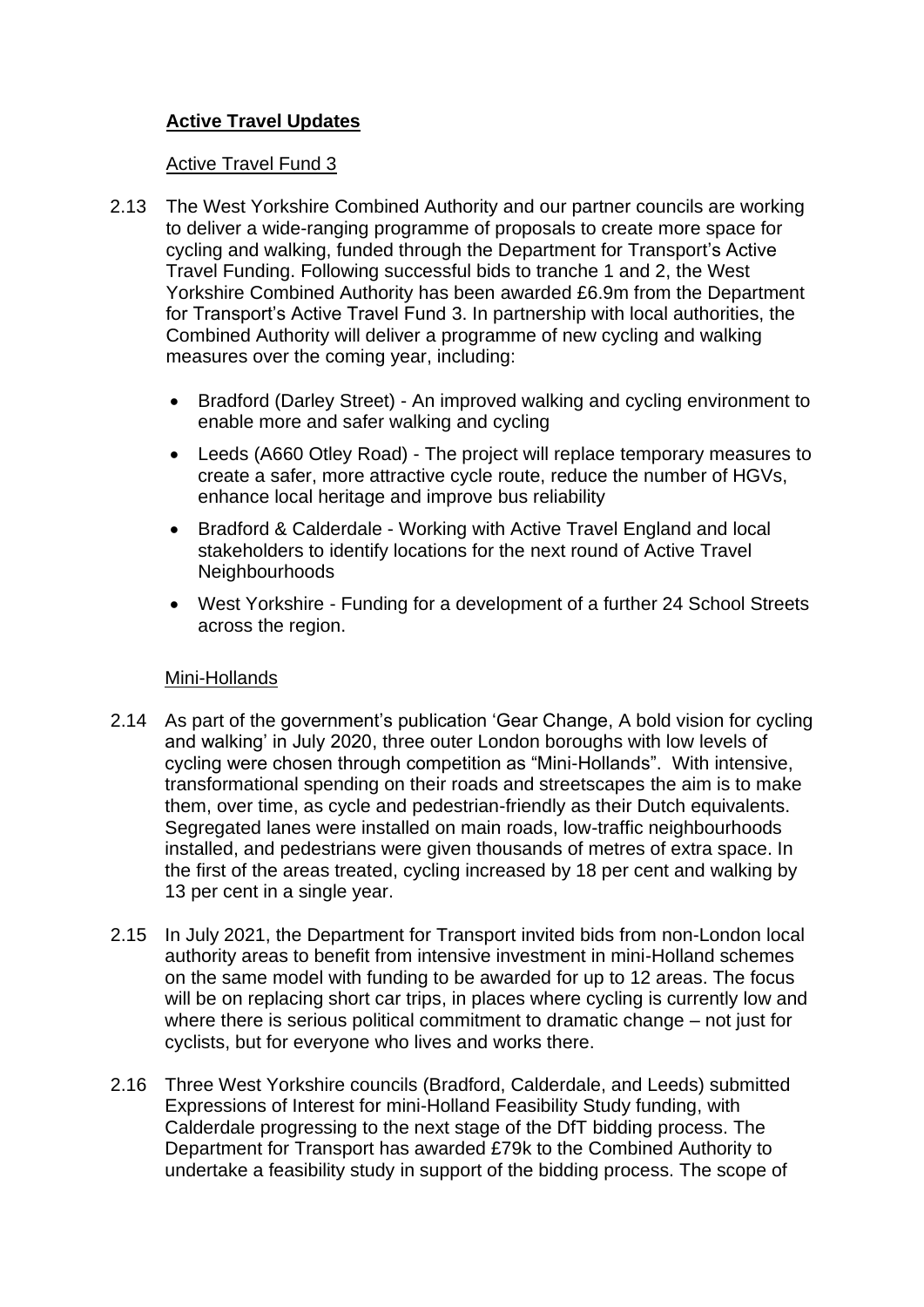this study is currently being progressed in partnership with Calderdale Council and Active Travel England.

## **Rail updates**

#### West Yorkshire Rail Strategy

- 2.17 The technical work supporting the Rail Strategy is now largely complete. During May and June consultation on the emerging Strategy has been undertaken with officers from partner authorities, Leaders and Members, as well as industry colleagues. The feedback is being collated and a first draft will be shared with Transport Committee at a Rail Strategy workshop in July.
- 2.18 Following the engagement with Transport Committee members, it is intended to undertake a wider consultation with the public including user groups in August and September. The objective is to agree and publish the strategy in autumn.

#### Williams-Shapps Plan for Rail: A Consultation on Legislation to Implement Rail **Transformation**

- 2.19 Government published a consultation on 9 June 2022 setting out the legislative proposals to establish Great British Railways. A link is provided in **Background Documents**.
- 2.20 A West Yorkshire response to the consultation will be prepared and agreed prior to the consultation deadline of 4 August 2022.

#### Whole Industry Strategic Plan: Call for evidence response report

- 2.21 The Great British Railways Transition Team (GBRTT) published a response report summarising the evidence submitted as part of the consultation it undertook earlier in the year on the Whole Industry Strategic Plan (WISP). It received over 300 responses.
- 2.22 Demonstrating a strong consensus with many of the points submitted in the West Yorkshire submission, the GBRTT has identified the following themes from the consultation:
	- the key role rail should play in decarbonising the wider transport network;
	- the need to improve accessibility and the service the railway offers customers;
	- the importance of rail's role in levelling up;
	- the need for much greater efficiency;
	- better integration of rail with other forms of transport; and
	- the need to recognise that rail isn't always the answer.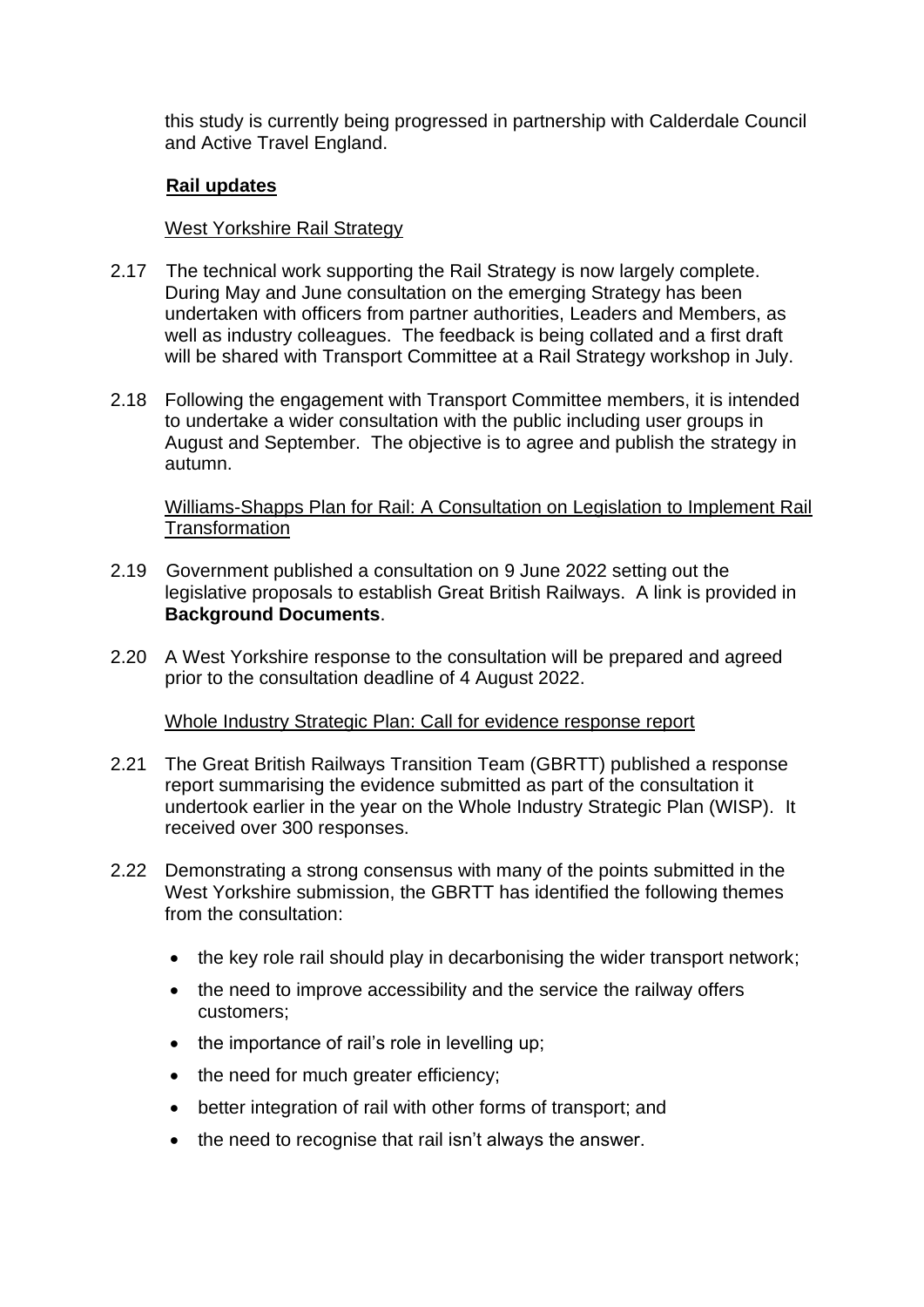2.23 GBRTT has committed to continuing engagement and is planning to have the first draft of the Whole Industry Strategic Plan ready for the end of 2022. Links to the West Yorkshire submission and the GBRTT summary response report are provided in **Background Documents**.

# **West Yorkshire Consultation Responses**

Transport labour market and skills: DfT call for views and ideas

- 2.24 On the 7 February 2022, the Department for Transport (DfT) published 'Transport labour market and skills: call for views and ideas'; a link is provided in **Background Documents**.
- 2.25 This consultation considers the barriers and opportunities to developing skills and careers across the transport sector. It sets out 5 pillars that form the basis for the work the DfT wants to carry out in collaboration with external partners, including the transport industry, academia and the third sector. These pillars are:
	- boosting diversity, inclusion and social mobility
	- improving training and employment
	- promoting careers in transport
	- preparing for future skills
	- building evidence and evaluating progress
- 2.26 The West Yorkshire Combined Authority response highlights that the West Yorkshire Labour Market Report 2021 found that around two-thirds of employers in West Yorkshire have upskilling needs, driven by new working practices, new technology / equipment and regulatory requirements. A link to this report can be found in the **Background Documents**. Employers are most likely to say that managers need upskilling, with digital skills gaps are a key issue for businesses in West Yorkshire, alongside the skills to support the delivering of decarbonised transport systems are increasingly important.
- 2.27 The consultation responses also highlight that while the Combined Authority and LEP already deliver a number of programmes which, whilst not specific to transport roles, seek to improve access and address skills shortage challenges. There is a need to ensure a range of different pathways into the transport sector, from apprenticeships to degrees, which provide the skills to meet the challenges of transport today and in the future. Also, additionally, more needs to be done to ensure attractive career opportunities are available within the transport sector.

#### **3. Tackling the Climate Emergency Implications**

3.1 It is essential that both public transport and walking and cycling networks continue to provide access to employment, training and leisure opportunities across West Yorkshire so that modal shift to public transport and active modes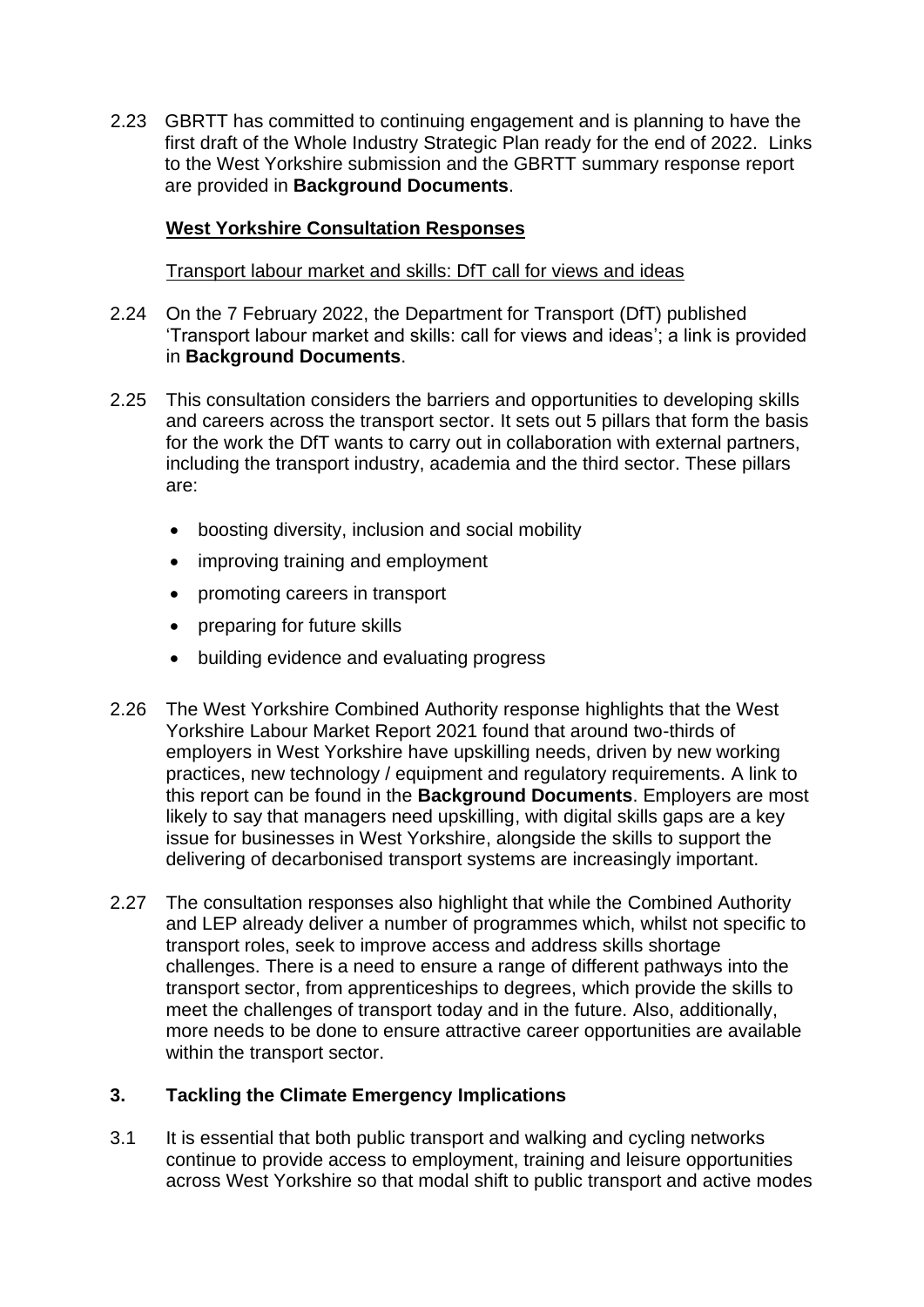can happen. Increasing the kilometres walked and cycled through creating more space for walking and cycling infrastructure is recognised as a key action in addressing the climate emergency and meeting the carbon reduction targets set within the West Yorkshire Climate and Environment Plan.

# **4. Inclusive Growth Implications**

4.1 It is important that the transport network continues to provide access to employment and training opportunities across West Yorkshire. The Active Travel schemes identified are a crucial transport accessibility component.

## **5. Equality and Diversity Implications**

5.1 Ensuring an effective, stable and affordable integrated public transport network is key for equality and diversity. It is important that the transport network addresses the accessibility needs of all communities across West Yorkshire. Equality and diversity will be addressed as part of individual projects and policies, including through specific assessments.

## **6. Financial Implications**

6.1 There are no financial implications directly arising from this report.

## **7. Legal Implications**

7.1 There are no legal implications directly arising from this report.

#### **8. Staffing Implications**

8.1 There are no staffing implications directly arising from this report.

#### **9. External Consultees**

9.1 No external consultations have been undertaken.

#### **10. Recommendations**

10.1 That the Committee notes the updates provided in this report.

#### **11. Background Documents**

Agendas, papers and webcasts of meetings of the Transport for the North Board and Rail North Committee are available via this link: <https://transportforthenorth.com/about-transport-for-the-north/meetings/> .

The recent policy statements and reports published by TfN are available via this link:<https://transportforthenorth.com/reports/>